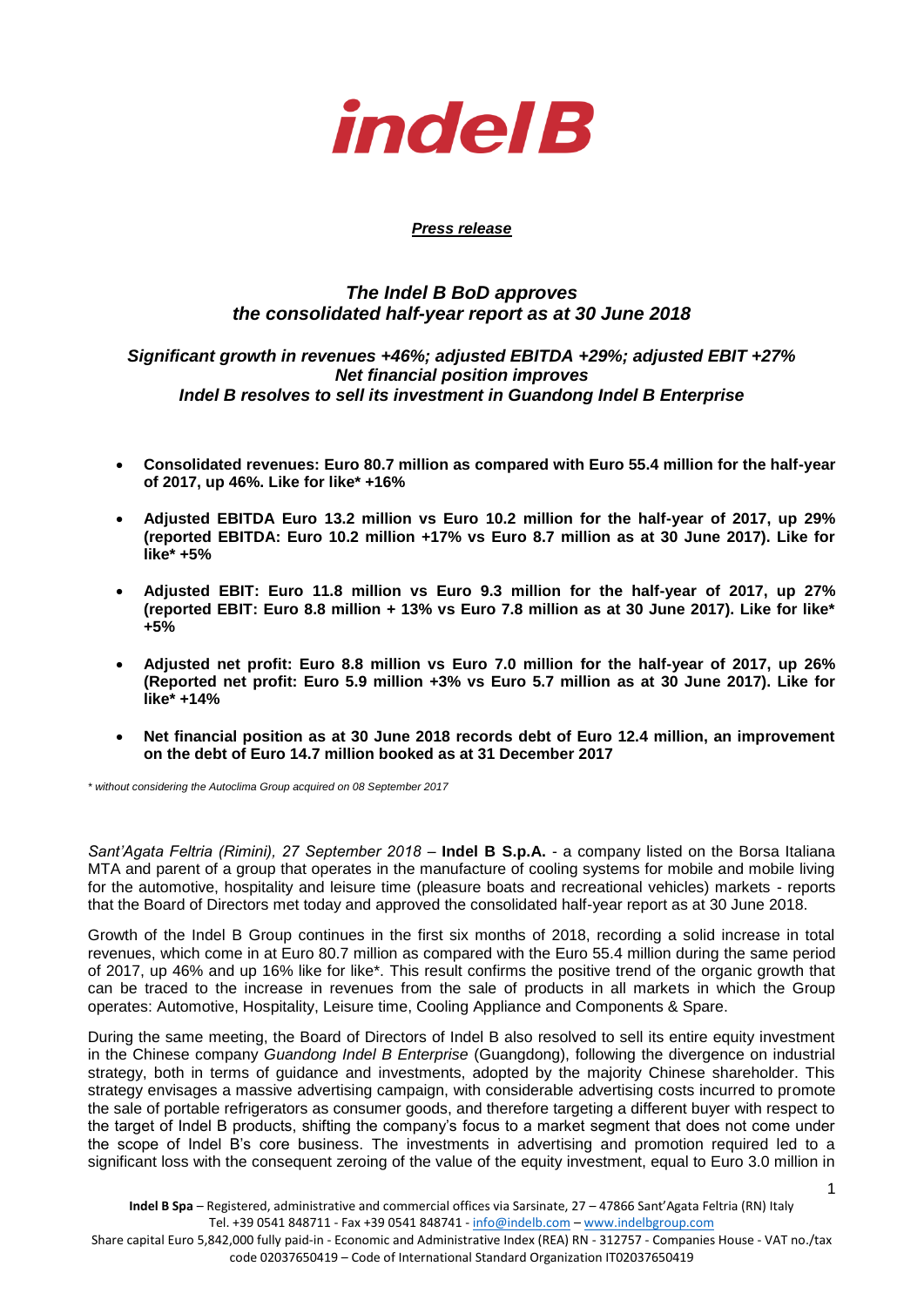the period under review. In any case, Indel B's exit from the Chinese company does not affect the excellent client-supplier relationship enjoyed for some time now between the two companies.

**Luca Bora – Managing Director of Indel B – comments:** *"We are very happy with the results of the first six months of 2018 and are booking a favourable phase in our markets, which highlight a scenario of possible additional growth. Future revenues will benefit further from a positive general macro economic situation and the acquisition of new strategic clients" -* **Mr Bora continues:***"We have begun the process of integrating the company Autoclima, acquired in 2017, and are working very well indeed with our Brazilian partner, strengthening both growth and its operational structure. We have reviewed our position with the Chinese company Guangdong and decided to sell our shareholding, because the change in industrial strategy adopted by the majority shareholder of Guangdong - which regards the products on which the Company is focussing and which has led to a loss - moves away from our core business and also requires considerable investments that would not be strategic for our Group. We will remain in China and continue to produce some of our products, also thanks to the good relations and commercial agreements that will remain in place in Guangdong, whilst we will continue to refine and further develop our potential on all markets in which the Group is present, with a special focus on Europe and America".* 

| (in thousands of Euro)             | 1H18   | %    | 1H17   | %    | Change | % change |
|------------------------------------|--------|------|--------|------|--------|----------|
| Automotive                         | 49.404 | 62%  | 32,852 | 61%  | 16,552 | 50.4%    |
| Hospitality                        | 8.722  | 11%  | 7.641  | 14%  | 1,081  | 14.1%    |
| Leisure                            | 7,272  | 9%   | 7,244  | 13%  | 28     | 0.4%     |
| Cooling Appl.                      | 2.719  | 3%   | 1.951  | 4%   | 768    | 39.4%    |
| Components & Spare parts           | 11.266 | 14%  | 4.576  | 8%   | 6,690  | 146.2%   |
| <b>REVENUES FROM PRODUCT SALES</b> | 79,383 | 100% | 54,264 | 100% | 25,119 | 46.3%    |
| Other revenues from sales          | 387    |      | 112    |      | 275    | 244.1%   |
| <b>REVENUES FROM SALES</b>         | 79,770 |      | 54,376 |      | 25,394 | 46.7%    |
| Other income                       | 887    |      | 979    |      | -92    | $-9.4%$  |
| <b>TOTAL INCOME</b>                | 80,657 |      | 55,355 |      | 25,302 | 45.7%    |

## **Consolidated total revenues by market**

## *In greater detail*:

**.** 

In the period under review, considerable growth is recorded in the Automotive segment (+50%), due to the consolidation of Autoclima, to a greater penetration of the Group's products in terms of the number of devices installed both as the first plant (OEM) and After Market (AM), and also to the acquisition of important new customers in North America that in the course of 2018 brought their purchases to full capacity. In Hospitality, on the other hand, the increase (+14%) derives from the increase in volumes of products for hotels. Significant growth is also recorded on the Cooling Appliance market (+39%), due to new orders and on the Components & Spare Parts market (+146%), due to larger volumes of components sold, the revenues from Autoclima sales and the economic recovery, above all in Europe.

In the OEM<sup>1</sup> (Original Equipment Manufacturer) channel, an increase has been seen in revenues in the amount of Euro 10.9 million as at 30 June 2018; this is due to both organic growth and the acquisition of new clients in North America; in the AM<sup>2</sup> (After Market) channel, revenues increase by Euro 7.5 million as compared with the same period of 2017, thanks to the development generated in both Automotive and Hospitality.

*<sup>1</sup> OEM Original Equipment Manufacturer. Customer segment that purchases third party manufacturer components*  specifically designed for use in the products sold or finished products, which are therefore marketed under own brand.

*<sup>2</sup> AM (After Market) Sales channel characterised by the manufacture of goods developed not according to customised projects commissioned on specific customer request, but rather intended for marketing under own brand or the "ISOTHERM" brand owned by Indel Webasto Marine, by Indel B.*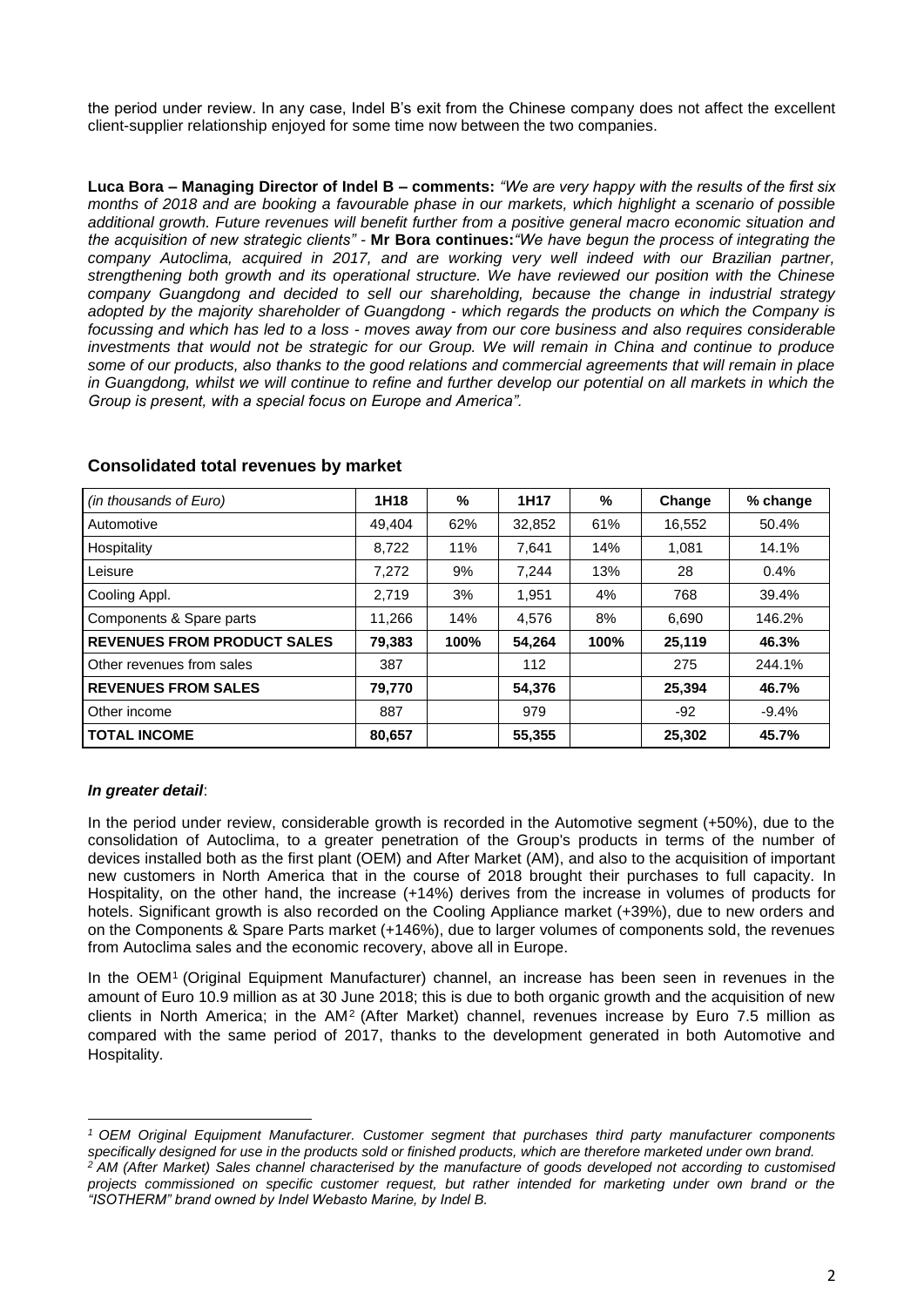Geographically, the most significant growth (+62%) is seen in the Americas, for turnover of Euro 13.7 million with respect to Euro 8.5 million for the half-year 2017, primarily due to the Automotive, which accounts for 17% of total revenues from product sales; this is followed by Italy (+60%), with Euro 22.5 million and 28% of turnover. In Europe, an increase (+35%) is recorded in the absolute value of revenues, taking them to Euro 39.5 million, accounting for 50% of turnover as compared with the Euro 29.2 million of the first half of 2017. Finally, in the rest of the world, the growth recorded comes to +44%, with revenues of Euro 3.6 million as compared with Euro 2.5 million for the same period in the half-year 2017, in both periods accounting for 5% of turnover.

## EBITDA and Adjusted EBITDA

During the first half of 2018, EBITDA is positive and comes to Euro 10.2 million, up 17% on the Euro 8.7 million for the half-year closed as at 30 June 2017. Adjusted EBITDA, net of non-recurring items, shows growth of 29%, going from Euro 10.2 million in the half-year ended on 30 June 2017 to Euro 13.2 million as at 30 June 2018. In percentage terms, Adjusted EBITDA accounts for 16.4% of Total Revenues for the halfyear ended on 30 June 2018, down on the 18.5% for the half-year closed at 30 June 2017. This decrease is determined by three main factors: i) increase in transport and logistics costs for new North American OEM automotive customers; ii) decrease in profits from companies consolidated under equity method; iii) consolidation of Autoclima, which has a slightly lower EBITDA margin than Indel B and Condor. Nonrecurring expenses for the half-year ended on 30 June 2018, of Euro 3 million, relate entirely to the loss of the associate Guangdong, whilst for the half-year closed at 30 June 2017, equal to Euro 1.5 million, they relate to costs incurred for admission to the MTA and expenses connected with the acquisition of the companies Elber Industria de Refrigeracao and Autoclima.

### Operating profit and Adjusted Operating profit

Operating profit came to Euro 8.8 million (+13%) as compared with the Euro 7.8 million for the half-year closed as at 30 June 2017. The Adjusted Operating profit, net of non-recurring expenses, comes to Euro 11.8 million, as compared with Euro 9.3 million as at 30 June 2017, up 27%.

#### Net profit and adjusted net profit

The Group closes the half-year with Net Profit of Euro 5.9 million (+3%), as compared with the Euro 5.7 million booked as at 30 June 2017. An improvement is recorded in the financial part, mainly due to the increase in the "Operating profit" and the rise in financial exchange gains linked to the Elber ear-out, which is based on Brazilian real and the decrease of interest payable, due to the June 2017 closure of the loans stipulated with GE Capital.

Net of the non-recurring items described previously, Adjusted net profit comes in at Euro 8.8 million as compared with the Euro 7.0 million as at 30 June 2017. The incidence with respect to Total revenues is down from the 12.6% for the half-year closed as at 30 June 2017, to 10.9% for the half-year closed as at 30 June 2018, as explained above.

#### Net financial position

The net financial position as at 30 June 2018 is negative for Euro 12.4 million, an improvement of Euro 2.3 million on 31 December 2017, when the negative balance was Euro 14.7 million. The Group's financial debt is mainly expressed at fixed rates. Other financial payables include the earn-out of Euro 1.9 million in connection with the Elber acquisition for the period 2018-2021. In 2018, the first tranche of Euro 3.3 million was paid.

### **Outlook**

Despite a complex geopolitical situation with possible negative fallout on a macroeconomic level, at present the markets continue to enjoy a favourable phase, which is less marked in Europe but still strong in terms of North America, meaning that a positive scenario can be forecast and further growth involving almost all business areas. In this context, it is expected that revenues for the second half of the year will be in line with the previous figure yet will suffer a slight effect linked to the seasonal nature of the business, which is a little more marked following the acquisition of Autoclima.

3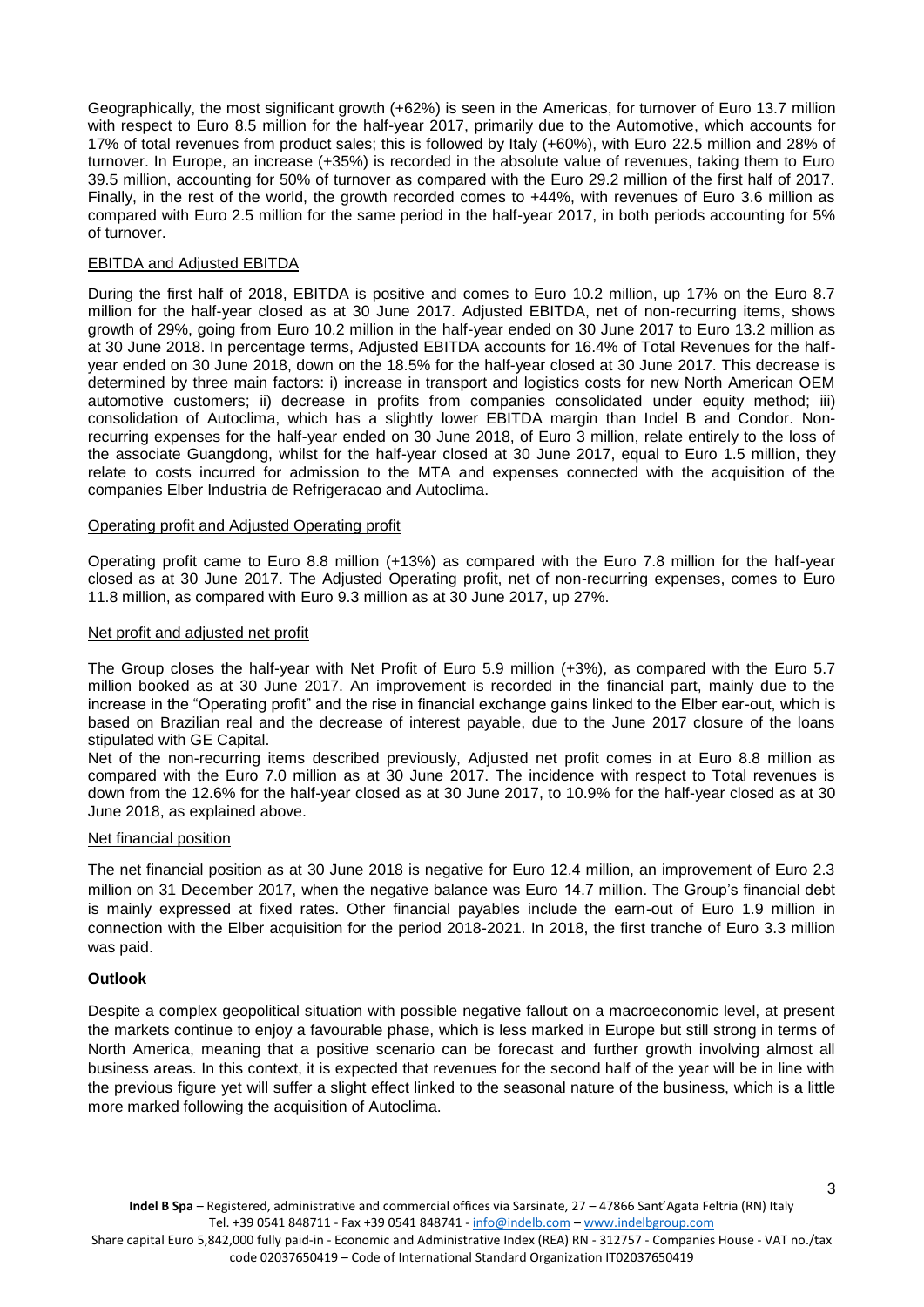During September 2018, the United States of America introduced customs duties for certain types of products. This legislation also affects the business of Indel B, specifically for the products that the Group produces in China and sells on the American market.

The impact on the business of the Group, deriving from the introduction of such duties, will be marginal in the second half of 2018, while it could influence 2019 margins. The Company is analyzing the issue in order to identify the best possible solutions to minimize the impact on the Group's margins.

**\* \* \***

"The Manager appointed to prepare the company accounting documents, Anna Grazia Bartolini, declares in accordance with paragraph 2, Article 154bis of the Consolidated Finance Act that the accounting disclosure contained in this release coincides with the results of the documents, books and accounting entries".

**\* \* \***

This press release is available from the Investor Relations section of the Company website [www.indelbgroup.com.](http://www.indelbgroup.com/)

In compliance with the provisions of Consob's Issuers' Regulation, please note that the half-year report as at 30 June 2018 will be made available to the public at the company offices, at Borsa Italiana S.p.A, on the website [www.indelbgroup.com,](http://www.indelbgroup.com/) within the legal terms, in the section "Investor Relations / Financial Statements and Reports" and at the storage mechanism "1Info", available for consultation at [www.1info.it.](http://www.1info.it/)

**\_\_\_\_\_\_\_\_\_\_\_\_\_\_\_\_\_\_\_\_\_\_\_\_\_\_\_\_\_\_\_\_\_\_\_\_\_\_\_\_\_\_\_\_\_\_\_\_\_\_\_\_\_\_\_\_\_\_\_\_\_\_\_\_\_\_\_\_\_\_\_\_\_\_\_\_\_\_\_\_\_\_**

# **CONFERENCE CALL**

*On Thursday, 27 September 2018, at 6:30 pm CET (5:30 pm GMT) (12:30 EST), Indel B will hold a conference call with the financial community, during which the Group's economic-financial results will be discussed. Connect by dialling: Italy + 39 02 8058811 / UK + 44 1 212818003 / USA +1 718 7058794.* 

*Before the telephone conference, the presentation slides can be downloaded from the Investor Relations page [www.indelbgroup.com.](http://www.indelbgroup.com/)* 

**\* \* \***

**\_\_\_\_\_\_\_\_\_\_\_\_\_\_\_\_\_\_\_\_\_\_\_\_\_\_\_\_\_\_\_\_\_\_\_\_\_\_\_\_\_\_\_\_\_\_\_\_\_\_\_\_\_\_\_\_\_\_\_\_\_\_\_\_\_\_\_\_\_\_\_\_\_\_\_\_\_\_\_\_\_\_**

*Indel B S.p.A. is a company listed on the MTA segment of the Italian stock exchange and is controlled by AMP.FIN S.r.l., in turn held entirely by the Berloni family. Indel B S.p.A. heads an important Group that operates worldwide and has been active for the last 50 years in the mobile cooling sector applicable to the Automotive, Leisure time and Hospitality cooling segments. The Group also operates in mobile climate control, with specific reference to the Automotive market, represented by commercial vehicles, minibuses, ambulances, agricultural and earth-moving machinery, and in the Cooling Appliances sector, which mainly comprises cellars for storing wine and small refrigerators for storing milk. The company has a market cap of approximately Euro 198 million.*

## **Contact details**

| <i>INDEL B</i><br>Controller & IR<br>Consuelo Vagnini<br>+39 0541 848 855<br>consuelo. vagnini @indelb.com | <b>POLYTEMS HIR</b><br>IR and Financial Disclosures                                     | FAST-COM<br><b>Media Relations</b><br>Paolo Santagostino<br>+39 349 3856585<br>paolo.santagostino@fast-com.it |  |
|------------------------------------------------------------------------------------------------------------|-----------------------------------------------------------------------------------------|---------------------------------------------------------------------------------------------------------------|--|
|                                                                                                            | Bianca Fersini Mastelloni<br>+39 06.69923324; +39 336742488<br>b.fersini@polytemshir.it |                                                                                                               |  |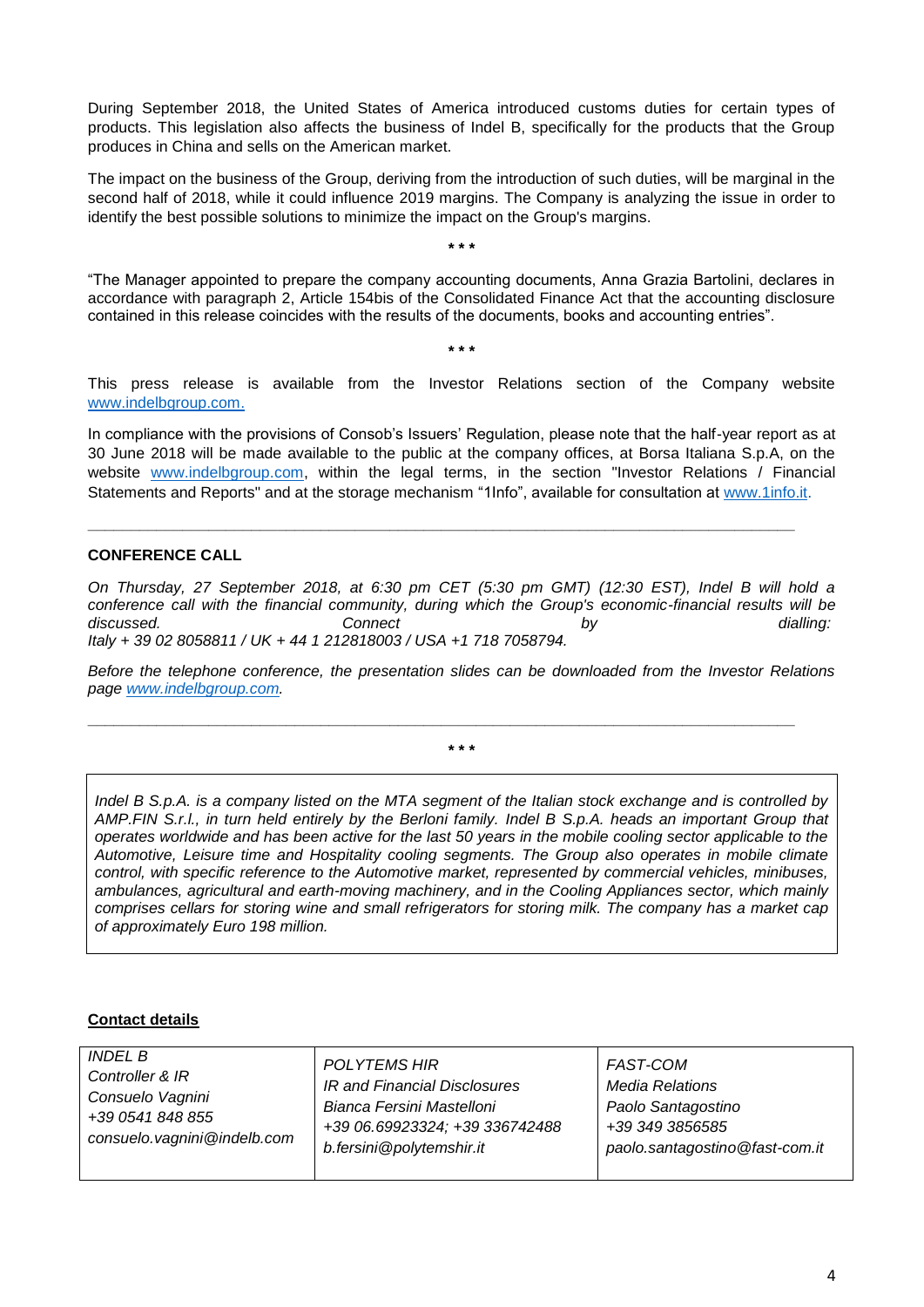### **Summary tables**

## **Consolidated income statement**

| (In thousands of Euro)                                                        | 30/06/2018 | 30/06/2017 |
|-------------------------------------------------------------------------------|------------|------------|
| Income                                                                        | 79,770     | 54,376     |
| Other revenue and income                                                      | 887        | 979        |
| <b>Total revenues</b>                                                         | 80,657     | 55,355     |
| Raw materials, components and finished goods                                  | (46, 907)  | (32,210)   |
| Costs for services                                                            | (8,504)    | (7,583)    |
| Personnel costs                                                               | (12,014)   | (7,618)    |
| Other operating costs                                                         | (669)      | (452)      |
| Portion of the results of equity investments measured using the equity method | (2,384)    | 1,234      |
| Amortisation, depreciation, provisions and impairments                        | (1,388)    | (942)      |
| <b>Operating profit</b>                                                       | 8,791      | 7,784      |
| Net financial income (expense)                                                | 366        | (731)      |
| <b>Profit before taxes</b>                                                    | 9,157      | 7,053      |
| Income tax expense                                                            | (3,294)    | (1,329)    |
| Profit for the year                                                           | 5,863      | 5,724      |
| Profit (Loss) for the year attributable to minorities                         | (8)        |            |
| Net results attributable to the Group                                         | 5,871      | 5,724      |
| Basic and diluted earnings per share (in Euro)                                | 1.00       | 1.19       |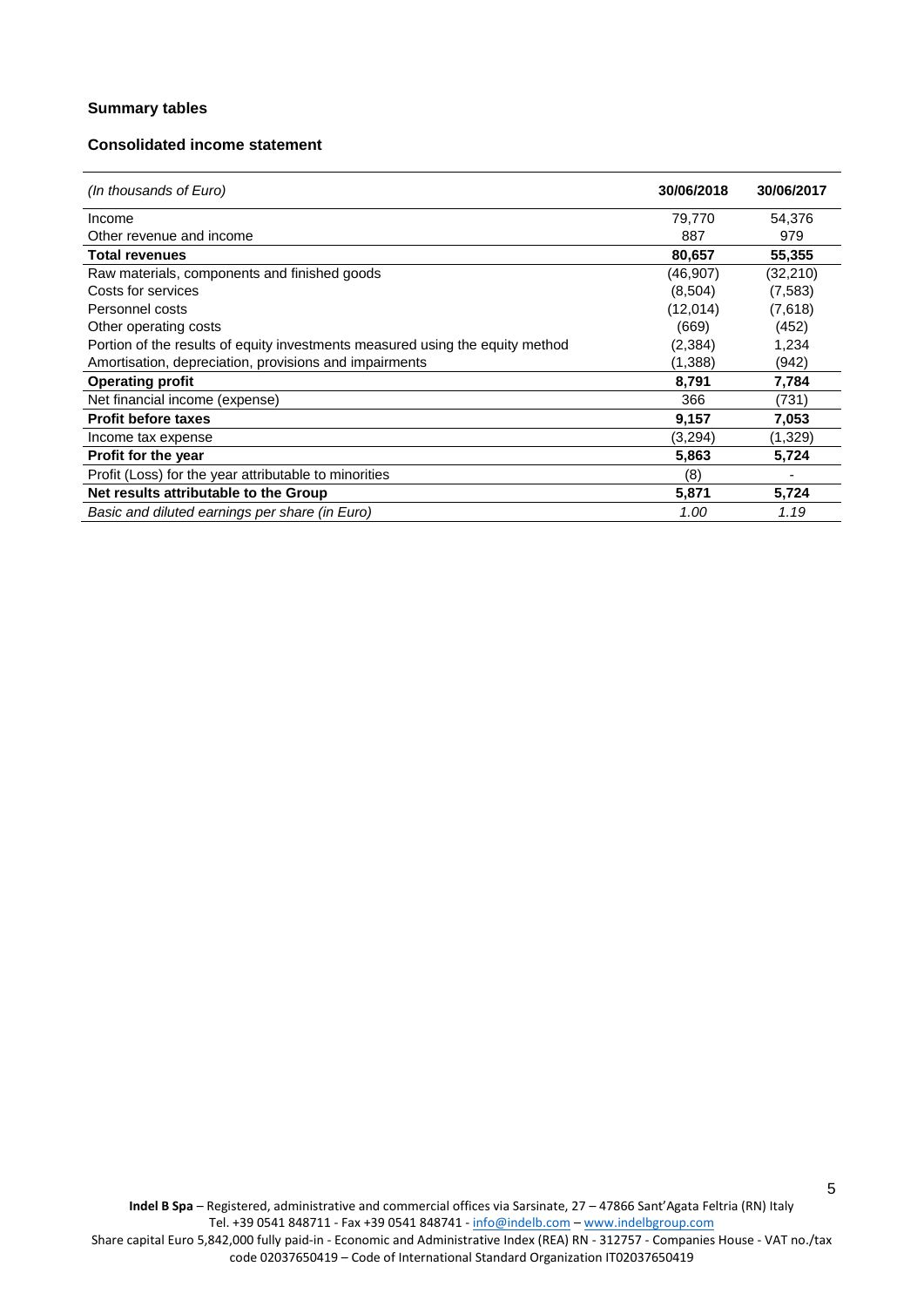## **Consolidated Statement of Financial Position**

| (In thousands of Euro)                              | 30/06/2018 | 31/12/2017 |  |
|-----------------------------------------------------|------------|------------|--|
| <b>ASSETS</b>                                       |            |            |  |
| <b>Non-current assets</b>                           |            |            |  |
| Goodwill                                            | 14,404     | 14,404     |  |
| Other intangible assets                             | 1,717      | 1,784      |  |
| Property, plant and equipment                       | 25,339     | 25,003     |  |
| Equity investments measured using the equity method | 12,095     | 15,197     |  |
| Other Equity Investments                            | 66         | 66         |  |
| Non-current financial assets                        | 105        | 105        |  |
| Other receivables and non-current assets            | 253        | 226        |  |
| Deferred tax assets                                 | 278        | 209        |  |
| <b>Total non-current assets</b>                     | 54,257     | 56,994     |  |
| <b>Current assets</b>                               |            |            |  |
| Inventories                                         | 35,758     | 34,306     |  |
| Trade receivables                                   | 37,967     | 29,672     |  |
| Cash and cash equivalents                           | 13,478     | 14,039     |  |
| Income tax receivables                              |            | 558        |  |
| <b>Current financial assets</b>                     |            |            |  |
| Derivative financial instruments                    |            |            |  |
| Other current assets                                | 4,379      | 2,802      |  |
| <b>Total current assets</b>                         | 91,582     | 81,377     |  |
| <b>TOTAL ASSETS</b>                                 | 145,839    | 138,371    |  |
| <b>SHAREHOLDERS' EQUITY AND LIABILITIES</b>         |            |            |  |
| <b>Shareholders' equity</b>                         |            |            |  |
| Share capital                                       | 5,842      | 5,842      |  |
| Reserves                                            | 64,958     | 55,018     |  |
| Year's profits (loss)                               | 5,871      | 13,964     |  |
| <b>Total shareholders' equity</b>                   | 76,671     | 74,824     |  |
| Net minority interest                               |            |            |  |
| Minority interests in capital share and reserves    | 33         | 11         |  |
| Minority interests period result                    | (8)        | (3)        |  |
| Total net equity of minority interests              | 25         | 8          |  |
| <b>Non-current liabilities</b>                      |            |            |  |
| Provisions for risks and charges                    | 1,754      | 1,933      |  |
| Employee benefit obligations                        | 2,028      | 2,055      |  |
| Non-current financial liabilities                   | 20,352     | 19,896     |  |
| <b>Total non-current liabilities</b>                | 24,135     | 23,884     |  |
| <b>Current liabilities</b>                          |            |            |  |
| Trade payables                                      | 29,889     | 24,830     |  |
| Income tax payables                                 | 2,963      | 168        |  |
| <b>Current financial liabilities</b>                | 5,516      | 8,828      |  |
| Other current liabilities                           | 6,640      | 5,829      |  |
| <b>Total current liabilities</b>                    | 45,008     | 39,655     |  |
| TOTAL SHAREHOLDERS' EQUITY AND LIABILITIES          | 145,839    | 138,371    |  |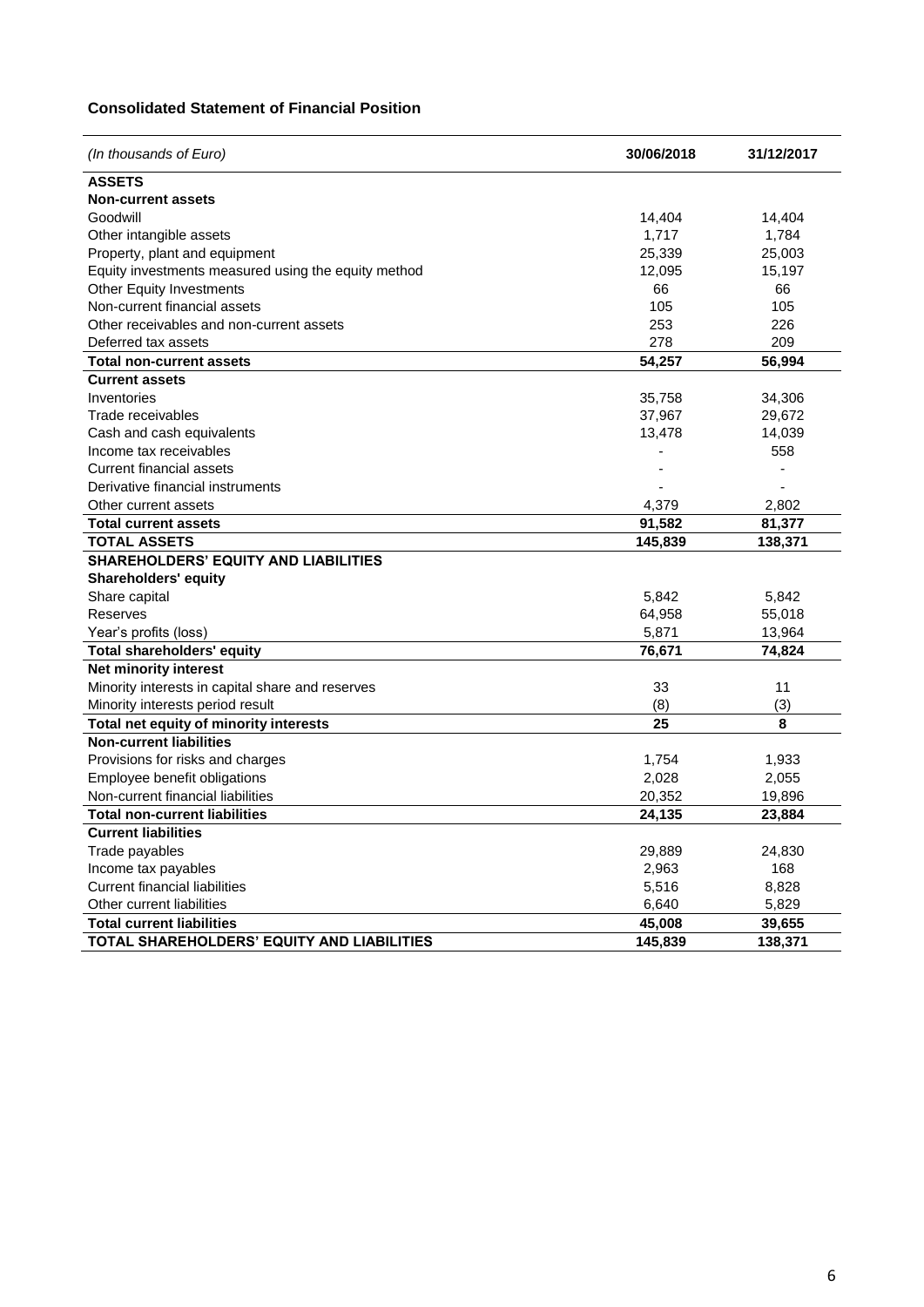## **Consolidated statement of changes in equity**

| (In thousands of Euro)                                                                      | <b>Share</b><br>Capital | <b>Reserves</b> | <b>Profit for the</b><br>year | <b>Total</b><br>shareholders'<br>equity |
|---------------------------------------------------------------------------------------------|-------------------------|-----------------|-------------------------------|-----------------------------------------|
| As at 01/01/2017                                                                            | 4,582                   | 21,484          | 9,670                         | 35,736                                  |
| Allocation of the previous year's result                                                    |                         | 9,670           | (9,670)                       |                                         |
| Transactions with shareholders:                                                             |                         |                 |                               |                                         |
| Distribution of dividends                                                                   |                         | (3,800)         |                               | (3,800)                                 |
| Share capital increase - IPO                                                                | 1,260                   | 28,088          |                               | 29,348                                  |
| Minority acquisition                                                                        |                         | (82)            |                               | (82)                                    |
| <b>Total transactions with shareholders</b>                                                 | 1,260                   | 24,206          |                               | 25,466                                  |
| Comprehensive income for the year:                                                          |                         |                 |                               |                                         |
| Profit for the year                                                                         |                         |                 | 13,964                        | 13,964                                  |
| Actuarial gains/(losses) on employee benefits and                                           |                         |                 |                               |                                         |
| provisions for supplementary customer indemnity, after                                      |                         | (35)            |                               | (35)                                    |
| the tax effect                                                                              |                         |                 |                               |                                         |
| Exchange differences on translation of investments                                          |                         | (307)           |                               | (307)                                   |
| accounted for using the equity method                                                       |                         |                 |                               |                                         |
| Total comprehensive income for the year                                                     |                         | (342)           | 13,964                        | 13,622                                  |
| As at 31/12/2017                                                                            | 5,842                   | 55,018          | 13,964                        | 74,824                                  |
| Allocation of the previous year's result                                                    |                         | 13,964          | (13,964)                      |                                         |
| Transactions with shareholders:                                                             |                         |                 |                               |                                         |
| Distribution of dividends                                                                   |                         | (3,973)         |                               | (3,973)                                 |
| Share capital increase                                                                      |                         |                 |                               |                                         |
| <b>Total transactions with shareholders</b>                                                 |                         | (3,973)         |                               | (3, 973)                                |
| Comprehensive income for the year:                                                          |                         |                 |                               |                                         |
| Profit for the year                                                                         |                         |                 | 5,871                         | 5,871                                   |
| Actuarial gains/(losses) on employee benefits and                                           |                         |                 |                               |                                         |
| provisions for supplementary customer indemnity, after                                      |                         | 8               |                               | 8                                       |
| the tax effect                                                                              |                         |                 |                               |                                         |
| Exchange differences on translation of investments<br>accounted for using the equity method |                         | (59)            |                               | (59)                                    |
| Total comprehensive income for the year                                                     |                         | (51)            | 5,871                         | 5,820                                   |
| <b>Balance at 30/06/2018</b>                                                                | 5,842                   | 64,958          | 5,871                         | 76,671                                  |

7